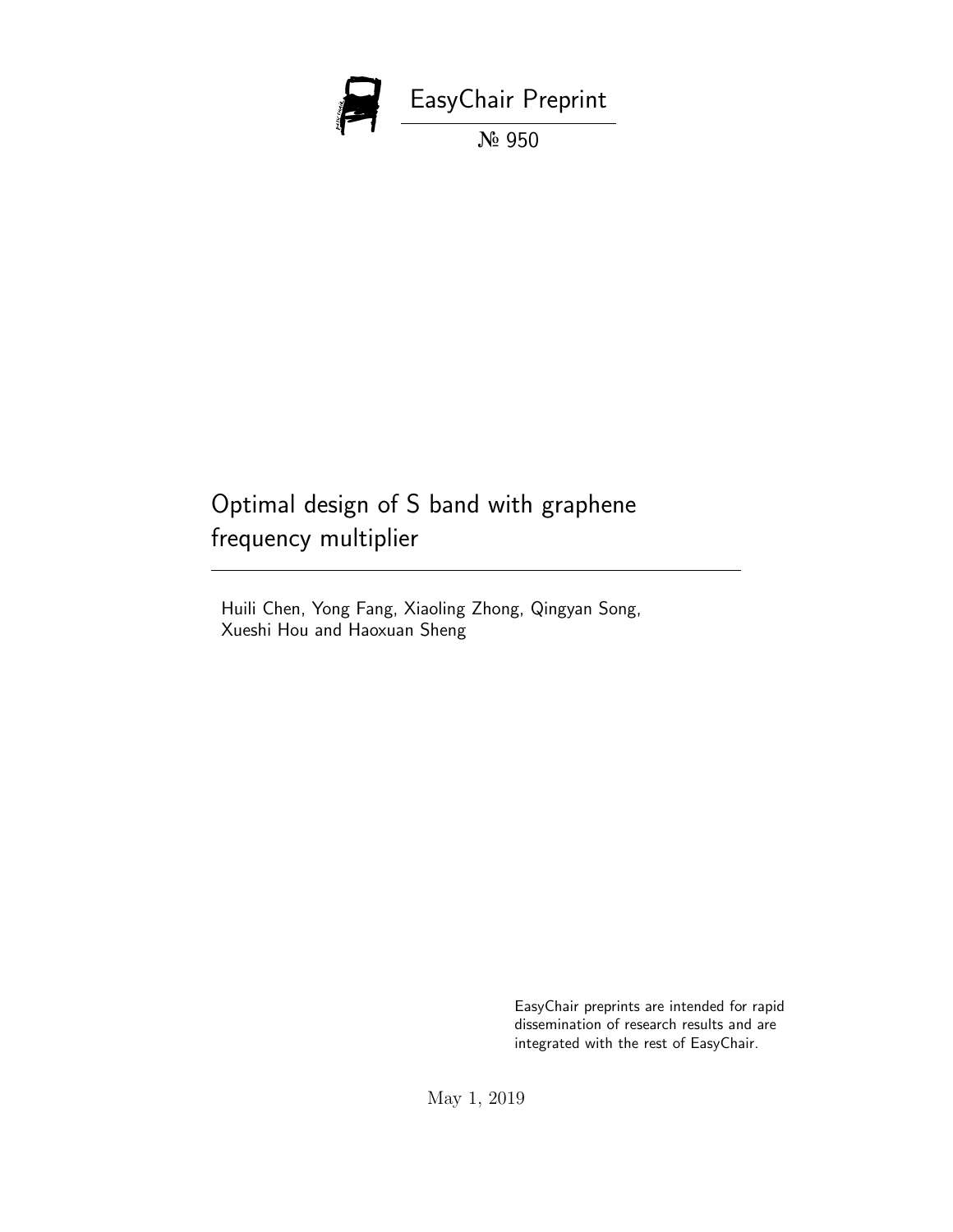# **Optimal design of S band with graphene frequency multiplier**

#### **Huili Chen1),Yong Fang,Xiaoling Zhong1,Qingyan Song1,Xueshi Hou1,Haoxuan Sheng1**

## **1College of Information Science & Technology,Chengdu University of Technology,Chengdu 610059,China**

**Abstract:**A graphene frequency multiplier is proposed in this paper.The nonlinear characteristics of Graphene are similar to the reverse parallel diode.In order to improve the efficiency of GFM,we use the method of recovering the fundamental and fifth harmonic wave which utilizes the way of branch recovery.According to this mechanism,a S band graphene frequency multiplier is designed.During the working frequency between 500MHz and 3GHz,the minimum conversion loss of -20.81 dBm can be obtained at 830 MHz and the input power is 18 dBm.

**Keywords**:Graphene,nonlinear electromagnetic response,frequency multiplier,high efficiency, branch recovery.

#### **1.Introduction**

Microwave and millimeter wave signal sources are widely used.Including wireless routers,satellite communications, radar and other electronic systems frequency multiplier is one of the methods of signals processor.In the microwave and millimeter wave band,Schottky diode is usually used to design frequency multiplier.Compared with high frequency active oscillator,Schottky diode is the ideal choice for making odd harmonic multipliers.

In recent years,graphene as a two-dimensional material has attracted much attention of many researchers due to its unique electrical characteristics.This makes signal source applications possible [6].2007,S.A.Mikhailov put forward to the proposal.

Graphene has a strong nonlinear electromagnetic response.In 2008,2014 and 2015,S.A.Mikhailov further proved its theory.He pointed out that the output harmonic current of the graphene nonlinear device became slower with the decreased of harmonic orders of frequency,which is compared with the traditional nonlinear dual port devices,such as the Schottky diode.In addition, under the stimulation of electromagnetic waves,the output current of the graphene circuit contains only fundamental and odd harmonic waves (such as  $1wt,3wt,5wt,7wt,etc.$ ).Graphene circuits have the characteristics of suppressing even harmonic waves.It is suitable perfectly for making nonlinear devices(such as frequency multipliers,etc.).

In 2010,Utilizing the nonlinear electromagnetic properties of graphene,M.Dragoman developed a graphene multiplier based on CPW which working at the range of millimeter wave,He verified the nonlinear theory [11] of graphene for the first time.In 2011,R.Camblor developed a three frequence multiplier [6] with microstrip gap which is loaded with multilayer graphene.When the input power is 20 dBm,the minimum conversion loss of the three frequency multiplier is -25.32dBm.

In 2017,Graphene frequency tripler design using reflector networks a frequency tripler based on graphene nonlinear electromagnetic response is developed.The non-linearity of graphene is similar to that of antiparallel diodes.The output frequency of this tripler can cover 12–30GHz.The harmonic signals recovery using the reflector networks can significantly reduce the conversion loss[15].

From the above analysis,it can be seen that due to the strong nonlinear electromagnetic response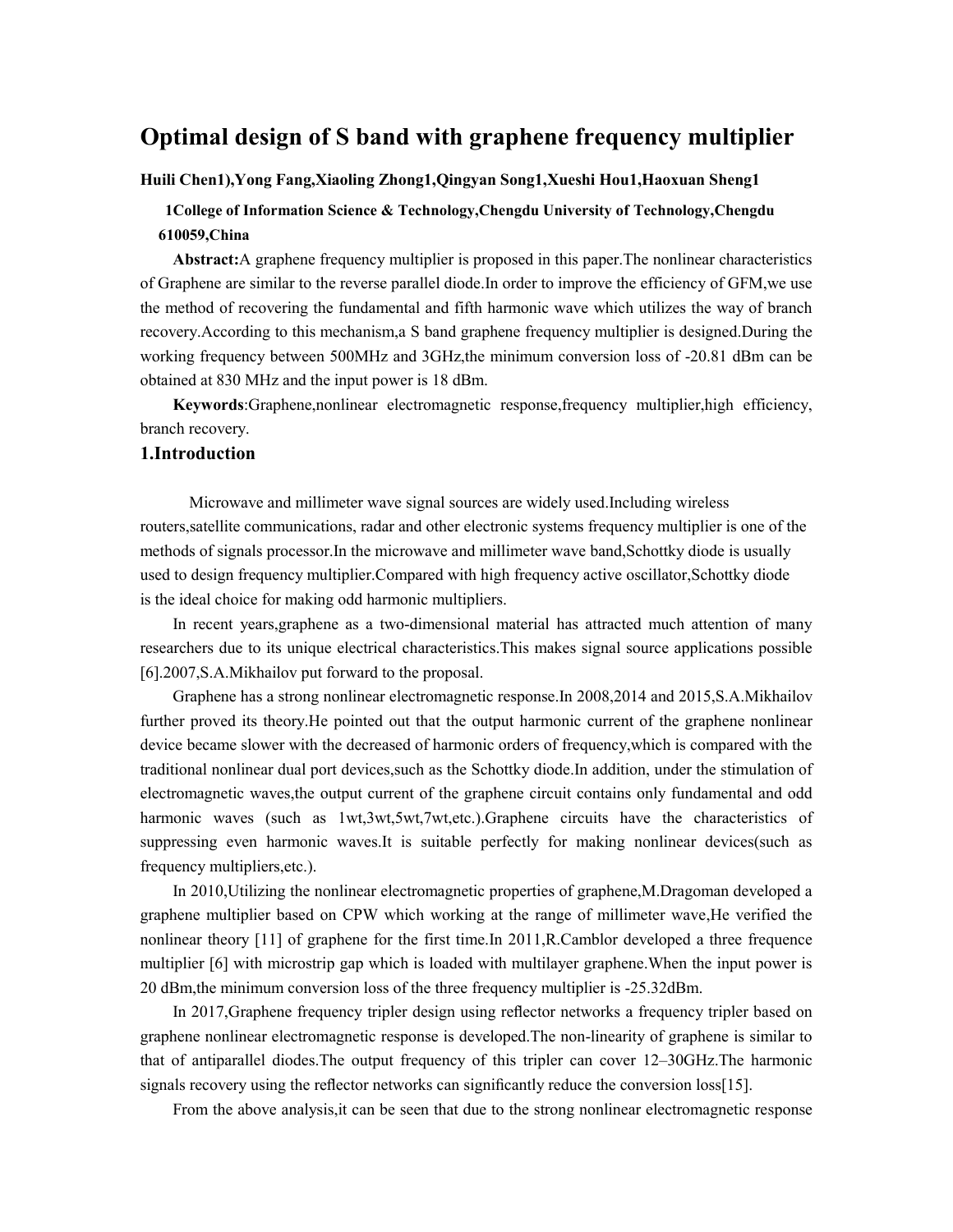of graphene,the output signals of graphene circuits include only basic harmonics and odd harmonics.Graphene is very suitable for frequency multiplier,However,the efficient of the reported graphene frequency multiplier is low.This paper optimizes the design of graphene multiplier.Finally,an optimized graphene frequency multiplier was manufactured and tested.

#### **2.Explanation of the GFT**

#### *2.1 Analysis of the nonlinear characteristics of GFM*

The AC current of the graphene's electron nonlinear behavior can be expressed as Eq.

$$
j_x(t) = en_s V \operatorname{sgn}(\sin \omega t) = en_s V \frac{4}{\pi} \left( \sin \omega t + \frac{1}{3} \sin 3\omega t + \frac{1}{5} \sin 5\omega t + \cdots \right) \tag{1}
$$

It can be seen from equation (1) that the output signal of the graphene circuit contains only fundamental and odd harmonics.The power ratio of output harmonic signal is shown in Figure.1.For the output signal,the power ratio of fundamental signal accounts for about 100%,the power ratio of the third harmonic signal accounts for about 11.11%,and the power ratio of the fifth harmonic signal accounts for about4%.The third and fifth harmonic signals account for about 15% of the total power.Therefore,in order to improve the efficiency of the frequency multiplier,it is an effective way to recover the low order harmonic signal.



Fig.1. The power ratio of output harmonic signal

#### *2.2 Optimal design of GFM transform loss*

The design method of graphene odd harmonic frequency multiplier is that it uses the way of the graphene odd harmonic frequency multiplier to determine the recovered signal frequency component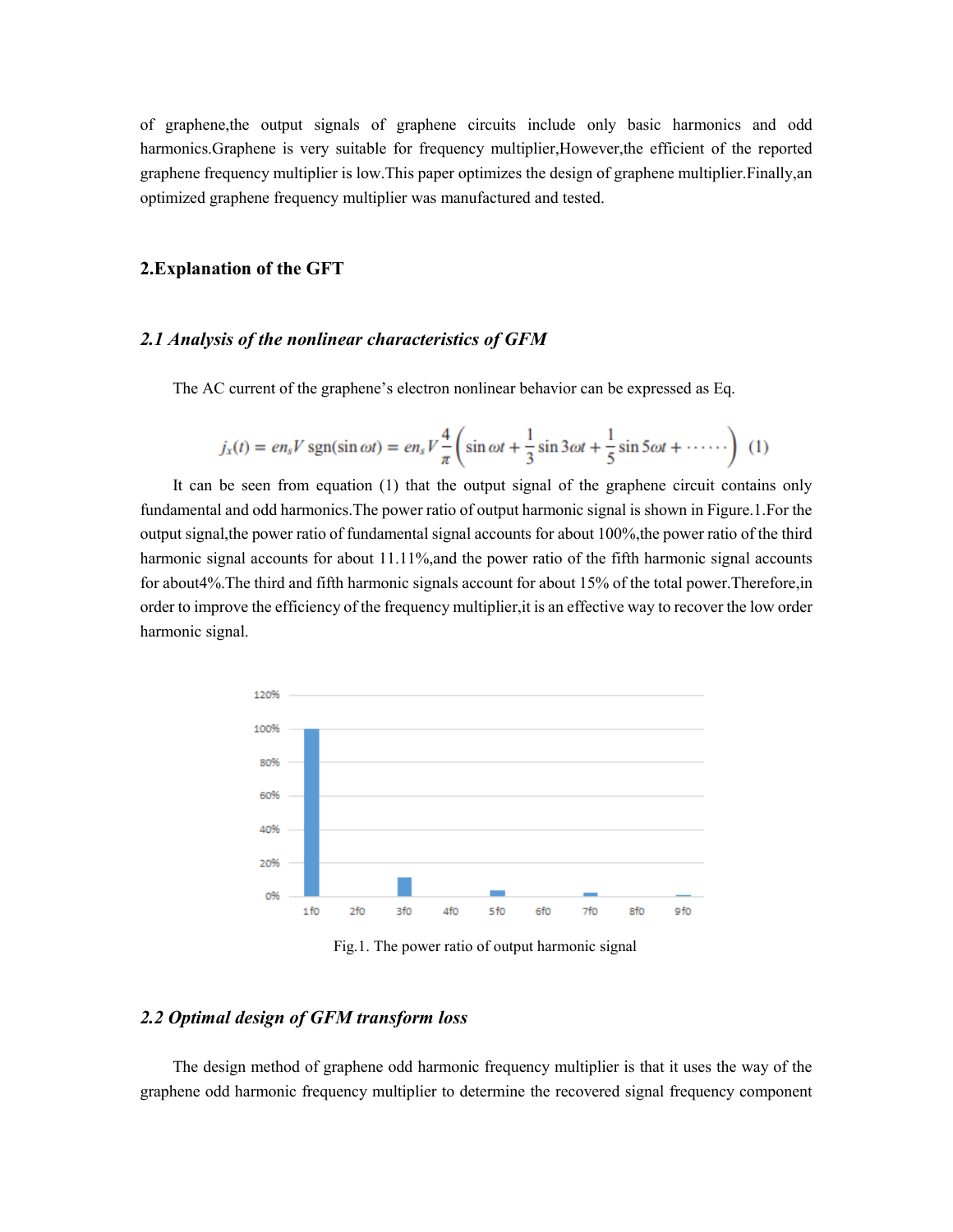according to the input signal and frequency doubling times;the input signal is the fundamental wave and the frequency doubling times is N,in which the output signal is  $Nf_0$  after frequency doubling, and the signal needed to be recovered of the frequency component is  $(2n+1)f_0$ , N=1,2,3,4...and  $(2n+1)$  N.

The input reflection network is the matching state with the frequence  $f_0$  and the frequency component of the recovered signal is the grounding state.

The output reflection network is matched state with the frequence  $Nf_0$ , the fundamental wave and the harmonic components which is needed to be recovered are fully reflected,and the full reflection means that the basic wave and the recovered harmonic components are reflected to the input reflection network through the graphene.

#### *2.3 The work of Graphene frequency multiplier*

The graphene multiplier is connected with the excitation signal source and it generates the fundamental wave.After the fundamental wave stimulates the graphene for the first time through the input reflection network,The fundamental waves and odd harmonic components are generated at the back-end of the graphene. The odd harmonic components includes the output signal  $Nf_0$ , and the signal frequency component  $(2n+1)f_0$  which needs to be recovered,n=1,2,3,4...and  $(2n+1)\neq N$ .

The output reflection network matches the output signal,it makes the fundamental wave and the recovered harmonic component reflect to the front-end of the graphene.

The signal frequency component that needs to be recovered is grounded by the input reflection network.The fundamental wave is reflected back to the front-end of the graphene.When it passes through the graphene,it can stimulate the graphene for the second time and produce the odd harmonic components at the back-end of the graphene again,and the fundamental wave itself continues to be grounded through the excitation signal source.

In order to recover the fundamental and fifth harmonic power signals,the topology of the,proposed GFM is shown in Figure 2.GFM consists of three parts:input signal reflection network,graphene,output signal reflection network.The reflected network of the input signal mainly contains the third and fifth harmonic signals and the fundamental wave is grounded through the microwave source.and the fundamental wave is grounded through the microwave source.The reflected network of the output signal is mainly to restore the fundamental and fifth harmonic signals,it matches the impedance of the third harmonic signals at the same time.According to formula(1) and combined with the nonlinear electromagnetic response of graphene,there are two ways to improve the efficiency of GFM.



Figure 2.the topology of the GFM GFM can be equivalent to anti-parallel diode pairs multiplier circuit,it is shown in Figure.2b.Then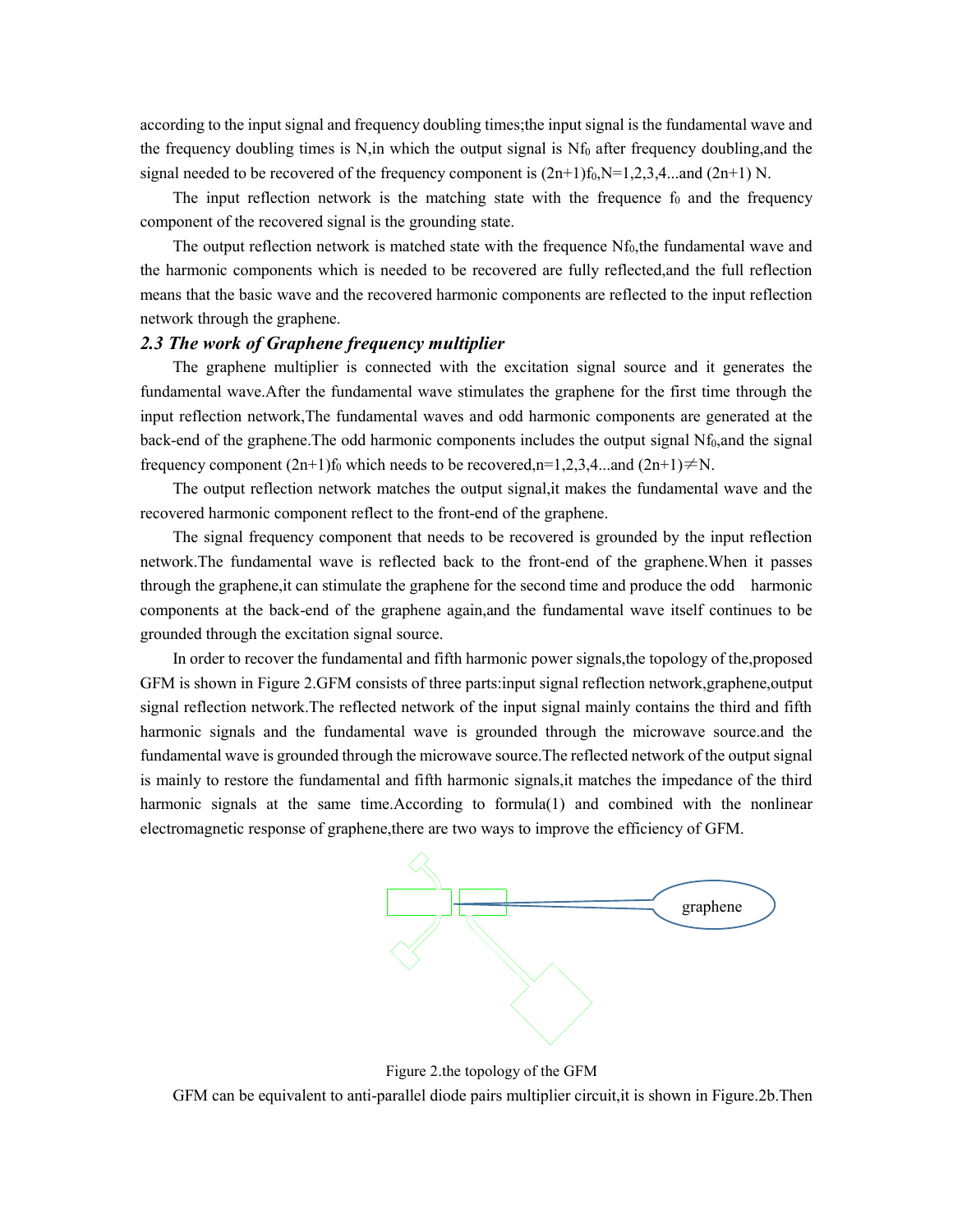output signal of the GFM contains only the frequency(mwf0 $\pm$ nwfs ),(M + n) is an odd number.For example,  $M = 2$  and  $N = 1$ , and the total current of GFM contains the third harmonic signal.

By multiplier mode and mixer mode,GFM gains the third harmonic signal.Therefore,output reflector network enhances the output power of the third harmonic signal.Figure.3 shows the scattering parameters of input and output reflector network which is simulated using An soft HFSS [14].

#### **3.The test of frequency multiplier**

First,the third frequency multiplier test requires complete circuit structure.It includes the output of the radio frequency of fundamental signal,Bandpass filter,frequency multiplier,and it needs to observe the spectrum and record the data in a spectrum analyzer.We can clearly see the whole test process through figure.3.



Fig.3.Three frequency doubling test flowchart

The output power of RF signal generator is 19dBm,T1 is the coaxial line connecting the signal generator and filter.T2 is the coaxial line connecting the output-end of the filter and the input-end of the frequency multiplier cavity,T3 is the coaxial line connecting the output-end of the cavity and the spectrum instrument,Pin is the power of the microwave signal when inputing cavity and Pout is the power of signal output cavity Pout is the power for the signal to output the cavity and P1 is the power of the signal recorded by the spectrum analyzer.

The test range is from 750MHz to 1.1GHz.We take 830MHz test as an example ,as shown in Fig.4.The output frequency is 830MHz and the output power is set to 19dBm on the N9310A RF generator.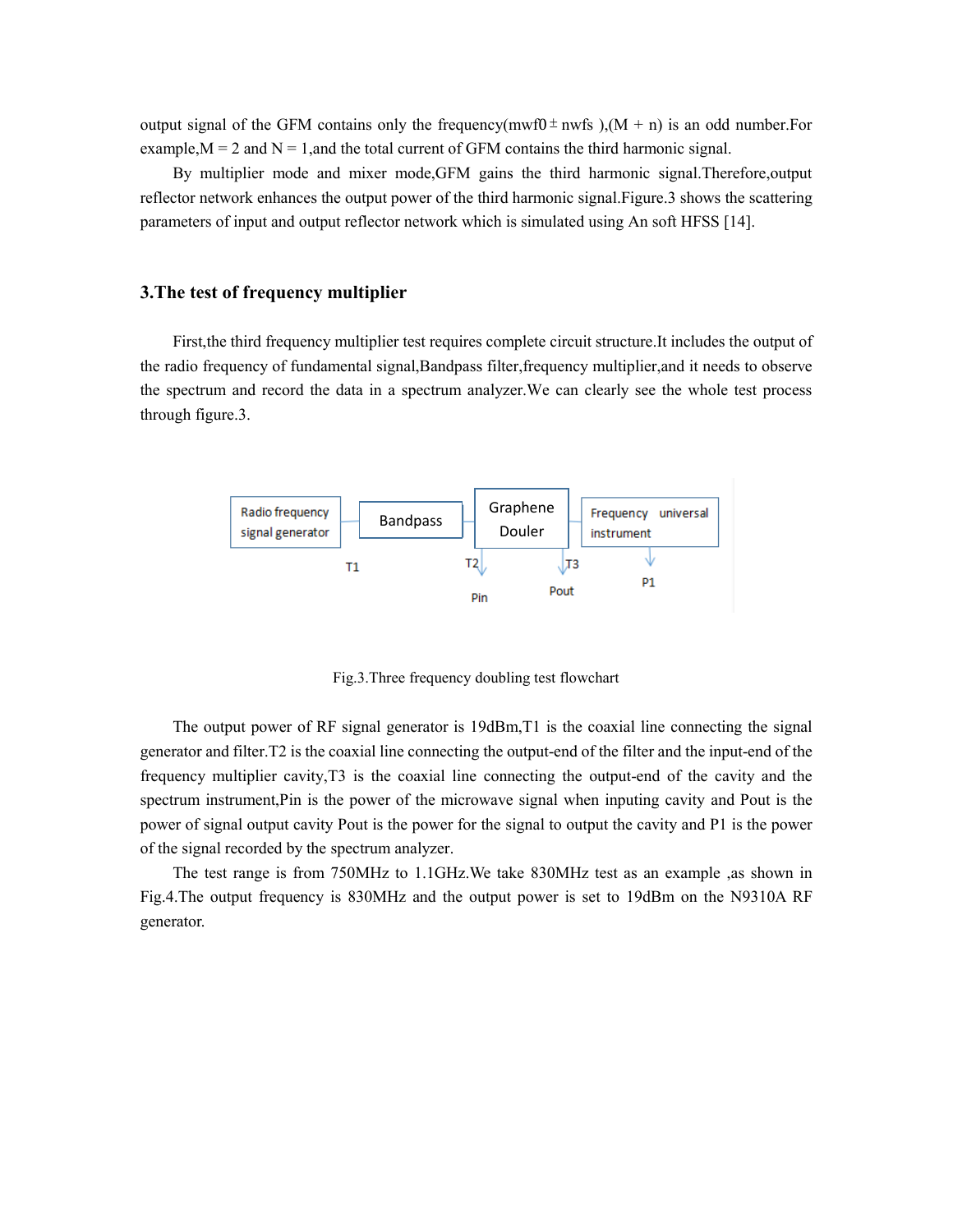

Fig.4.830MHz three harmonic spectrum diagram

From the diagram,we can observe that,except for the fundamental wave of the experimental operation,the frequency spectrum of 2.49GHz is very obvious,the spectrum purity is very high and its power is -14.56dBm.

In addition to the 900MHz fundamental wave signal,Multiple sets of signals are also tested,As shown in Fig.5,a total of 15 frequency bands from 750MHz to 1.1GHz are tested.The basic power settings are 19dBm,and the datas include 1st,2nd,3rd and 4th harmonic frequence spectrums,as shown in Fig.5.



Fig.5.Test results of graphene doubler